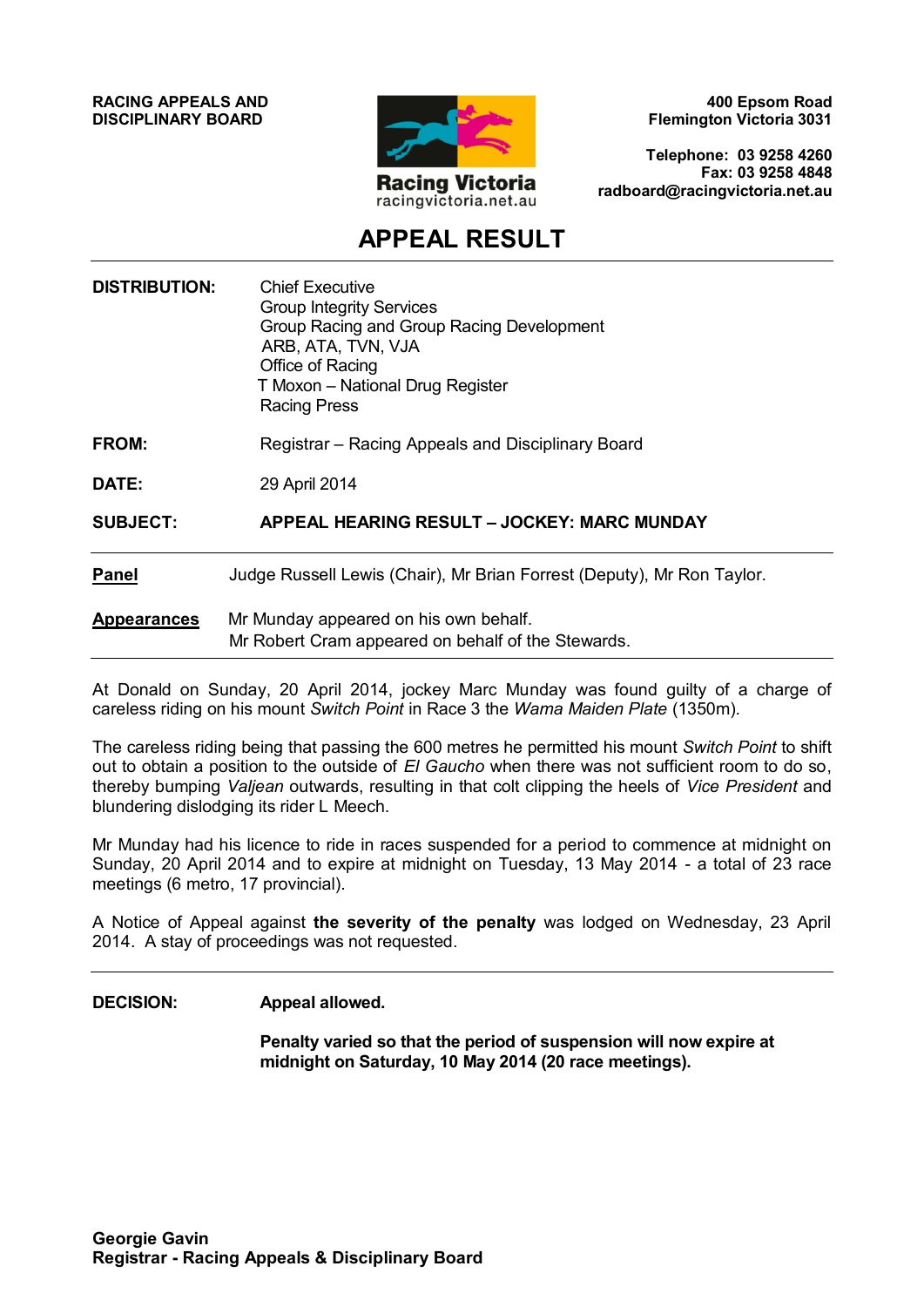# **TRANSCRIPT OF PROCEEDINGS**

#### **RACING APPEALS AND DISCIPLINARY BOARD**

 $\mathcal{L}_\text{max}$  , and the contribution of the contribution of the contribution of the contribution of the contribution of the contribution of the contribution of the contribution of the contribution of the contribution of t

**HIS HONOUR JUDGE R.P.L. LEWIS, Deputy Chairman MR B. FORREST MR R. TAYLOR**

#### **EXTRACT OF PROCEEDINGS**

**DECISION**

### **IN THE MATTER OF THE WAMA MAIDEN PLATE OVER 1350 METRES AT DONALD ON 20/4/14**

#### **JOCKEY: MARC MUNDAY**

#### **MELBOURNE**

#### **TUESDAY, 29 APRIL 2014**

MR R. CRAM appeared on behalf of the RVL Stewards

MR M. MUNDAY appeared on his own behalf